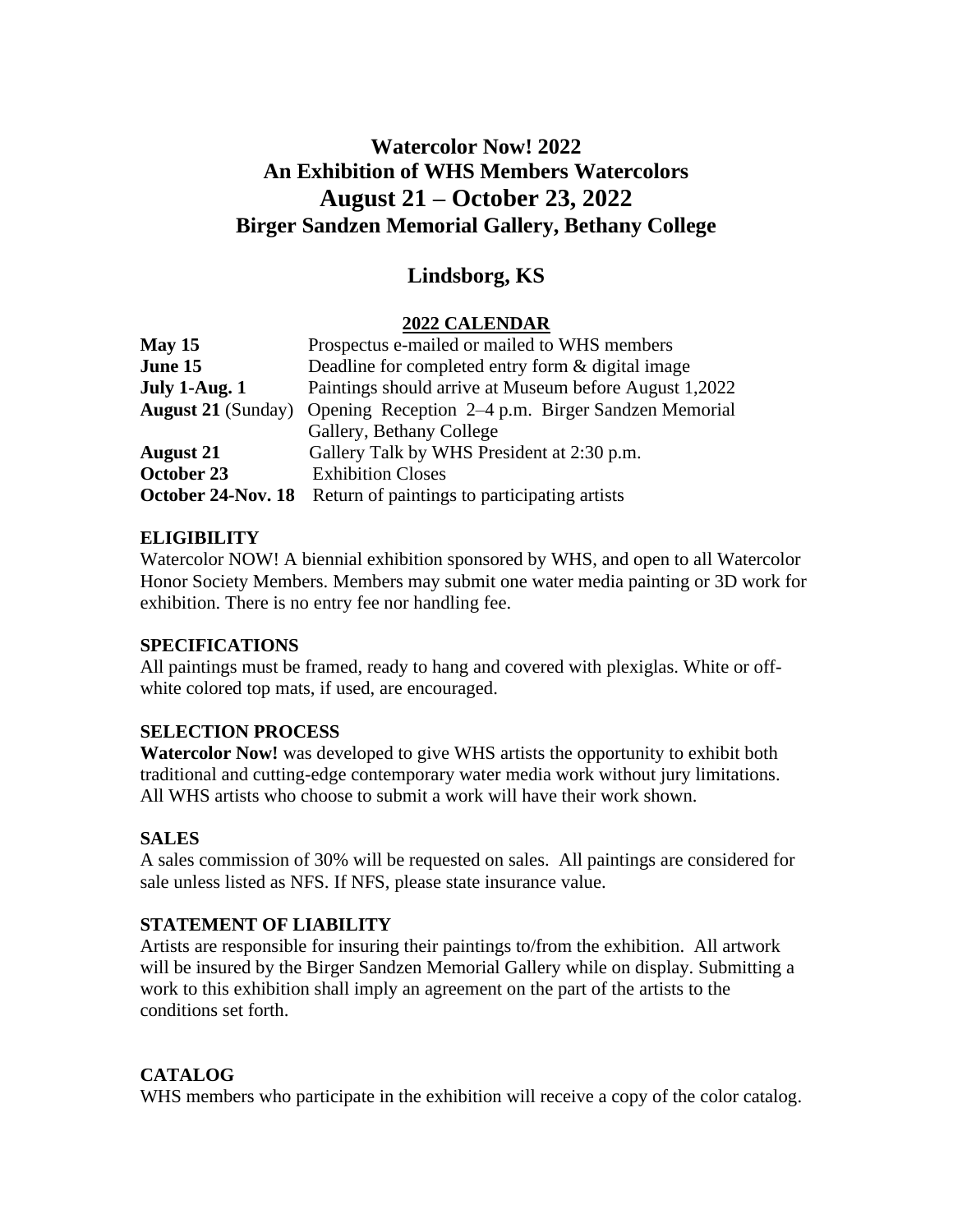### **SUBMISSION REQUIREMENTS:**

- All entries must be by digital file. The digital file submit by e-mail with **Watercolor NOW! Last Name, First Name; Image Title and Medium** in the *subject line.*
- Please submit clear/sharp images of your artwork. Images should be cropped to the edges of the art (top, bottom, and sides).
- Images must be in **jpeg format**. Images should be no larger than 8" on the longest side at 300 dpi.
- The image should be saved with the artist's **Last Name, First Name-Image Title and Medium.**
- *E-mail completed Entry Form (the way that you want your Name listed in the catalog along with City, State, Title, Image Size and Price) and digital image to Robert Lee Mejer:* **[mejerbob@quincy.edu.](mailto:mejerbob@quincy.edu) Contact number for Bob Mejer: 217/228-5371.**

# D**eadline for entry is June 15, 2022**

## **PREPAID SHIPPING INSTRUCTIONS**

Ship paintings to arrive between July 1-August  $1<sup>st</sup>$  and addressed as follows:

## **Watercolor Now! Birger Sandzen Memorial Gallery, Bethany College 401 N. First St. Lindsborg, KS 67456**

Works must be shipped in re-usable containers along with *a prepaid FedEx or UPS return shipping label* 

Work may also be hand delivered to the Birger Sandzrn Memorial Gallery. The museum is open from  $8:30 - 4:00$  Monday through Friday, and from  $1 -$ 4 on Saturdays and Sundays. Either the museum director or a docent will be present during these hours.

**Museum Contact information: Ron Michael, Director (785) 227-2220 [sandzengallery@gmail.com](mailto:sandzengallery@gmail.com) www.sandzen.org**